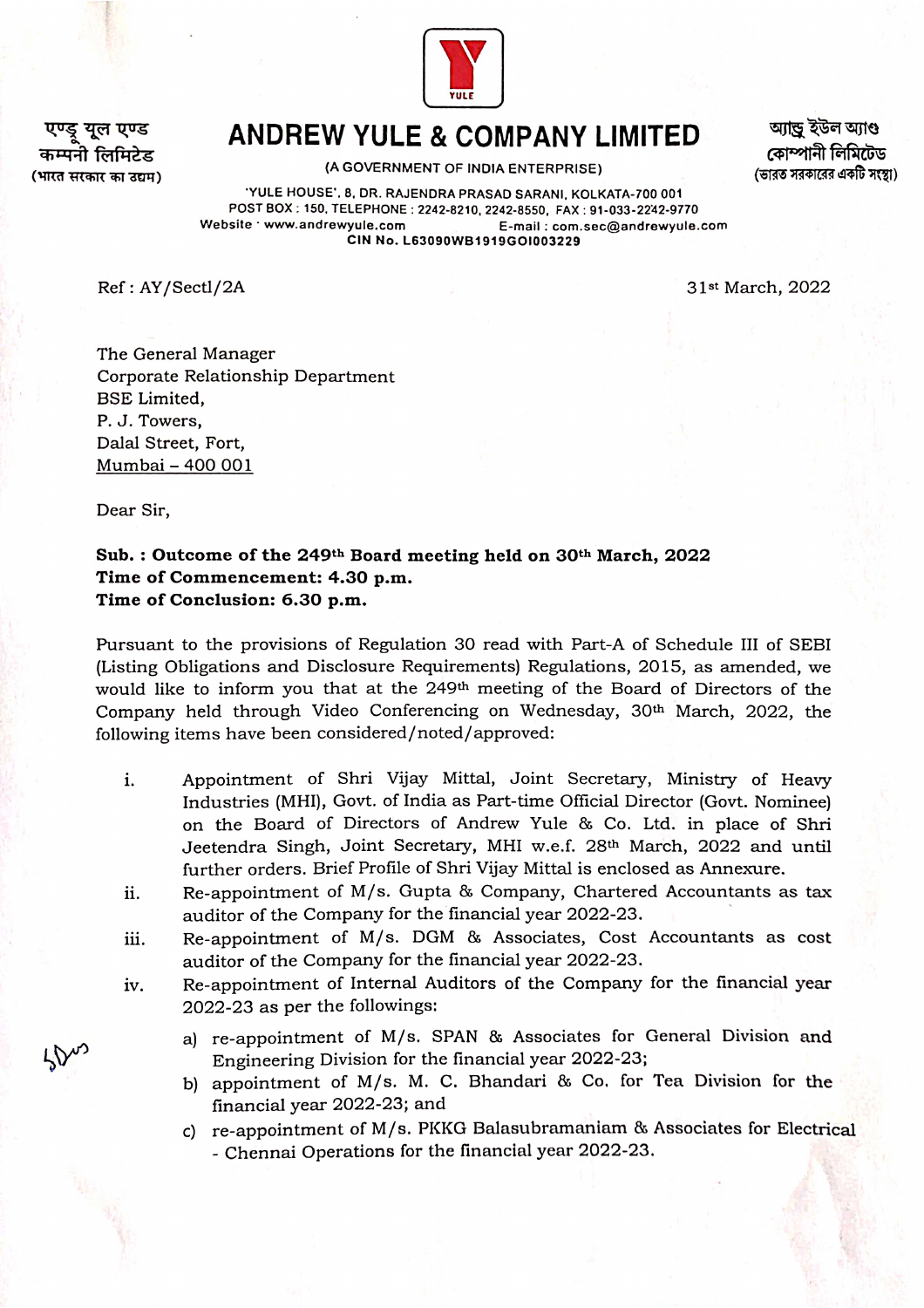This is for your kind information and record.

Thanking you.

Yours faithfully, For Andrew Yule & Company Limited

(Sucharita Das)

Company Secretary

Encl.: As above.